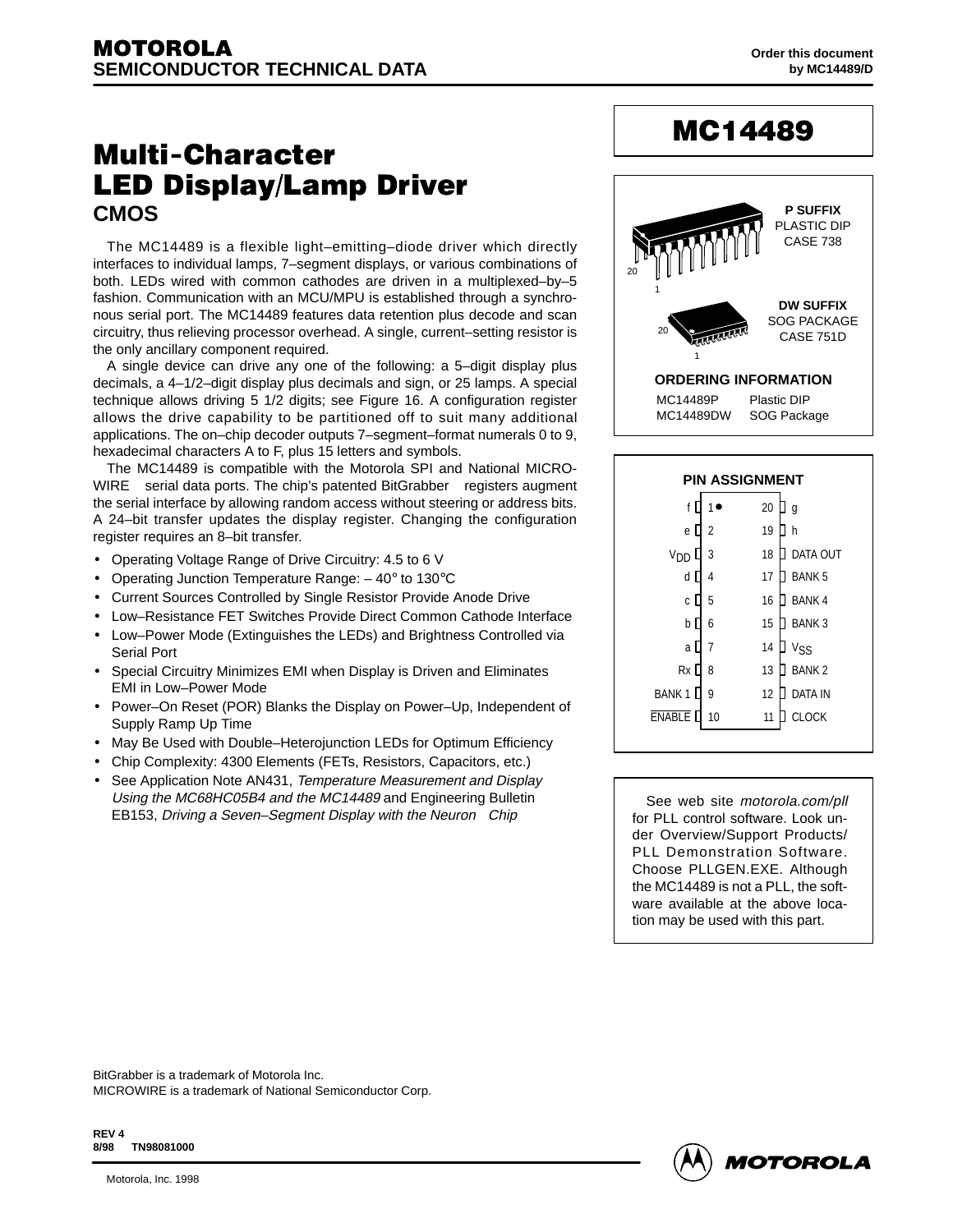#### **BLOCK DIAGRAM**



#### **MAXIMUM RATINGS\*** (Voltages Referenced to VSS)

| Symbol                                   | <b>Parameter</b>                                                                                                        | Value                 | Unit          | This device contains protection circuitry to<br>guard against damage due to high static volt-                                                                               |
|------------------------------------------|-------------------------------------------------------------------------------------------------------------------------|-----------------------|---------------|-----------------------------------------------------------------------------------------------------------------------------------------------------------------------------|
| V <sub>DD</sub>                          | DC Supply Voltage                                                                                                       | $-0.5$ to $+6.0$      | $\vee$        | ages or electric fields. However, precautions                                                                                                                               |
| $V_{\text{in}}$                          | DC Input Voltage                                                                                                        | $-0.5$ to $VDD + 0.5$ | $\vee$        | must be taken to avoid applications of any volt-<br>age higher than maximum rated voltages to this                                                                          |
| V <sub>out</sub>                         | DC Output Voltage                                                                                                       | $-0.5$ to $VDD + 0.5$ | V             | high-impedance circuit. For proper operation,                                                                                                                               |
| $I_{in}$                                 | DC Input Current - per Pin<br>(Includes Pin 8)                                                                          | ± 15                  | mA            | $V_{\text{in}}$ and $V_{\text{out}}$ should be constrained to the range<br>$VSS \leq (V_{in}$ or $V_{out}$ ) $\leq V_{DD}$ .<br>Unused inputs must always be tied to an ap- |
| lout                                     | DC Output Current -<br>Pins 1, 2, $4 - 7$ , 19, 20 Sourcing<br>Sinking                                                  | $-40$<br>10           | mA            | propriate logic voltage level (e.g., either Vss or<br>On Unused outputs must be left open.                                                                                  |
|                                          | Pins 9, 13, 15, 16, 17 Sinking                                                                                          | 320                   |               |                                                                                                                                                                             |
|                                          | <b>Pin 18</b>                                                                                                           | ± 15                  |               |                                                                                                                                                                             |
| <b>I</b> <sub>DD</sub> , I <sub>SS</sub> | DC Supply Current, V <sub>DD</sub> and V <sub>SS</sub> Pins                                                             | ± 350                 | mA            |                                                                                                                                                                             |
| $T_{\rm J}$                              | Chip Junction Temperature                                                                                               | $-40$ to $+130$       | $^{\circ}$ C  |                                                                                                                                                                             |
| $R_{\theta}$ JA                          | Device Thermal Resistance,<br>Junction-to-Ambient (see Thermal<br>Plastic DIP<br>Considerations section)<br>SOG Package | 90<br>100             | $\degree$ C/W |                                                                                                                                                                             |
| $\mathsf{T}_{\text{stg}}$                | Storage Temperature                                                                                                     | $-65$ to $+150$       | $^{\circ}$ C  |                                                                                                                                                                             |
| $T_{L}$                                  | Lead Temperature, 1 mm from Case for<br>10 Seconds                                                                      | 260                   | $^{\circ}$ C  |                                                                                                                                                                             |
|                                          |                                                                                                                         |                       |               |                                                                                                                                                                             |

 \* Maximum Ratings are those values beyond which damage to the device may occur. Functional operation should be restricted to the limits in the Electrical Characteristics tables or Pin Descriptions section.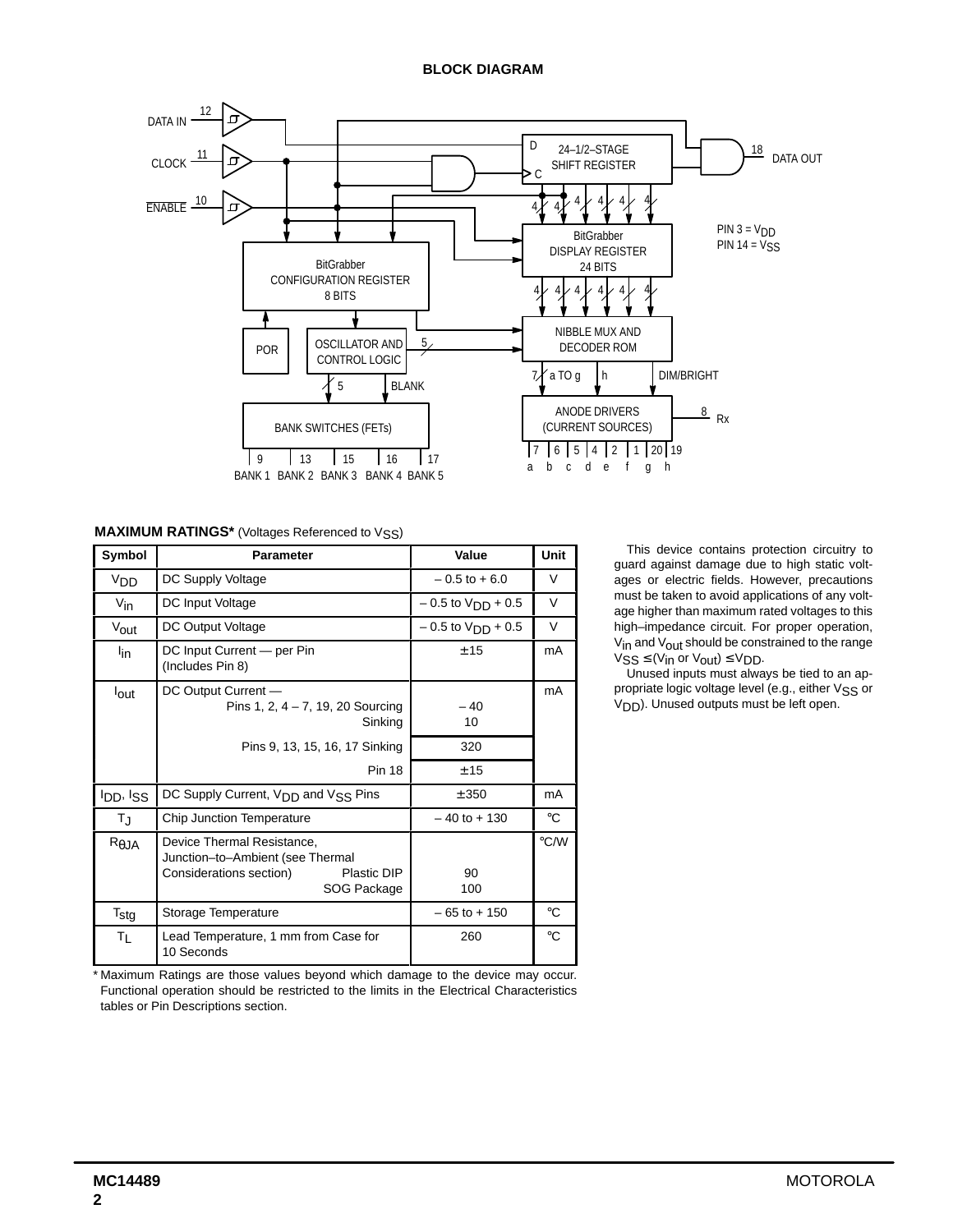| Symbol           | Parameter                                                                                                                             | <b>Test Condition</b>                                                                       | V <sub>DD</sub><br>v | Guaranteed<br>Limit | Unit   |
|------------------|---------------------------------------------------------------------------------------------------------------------------------------|---------------------------------------------------------------------------------------------|----------------------|---------------------|--------|
| V <sub>DD</sub>  | Power Supply Voltage Range of LED Drive Circuitry                                                                                     |                                                                                             | $\equiv$             | 4.5 to 6.0          | V      |
| $VDD$ (stby)     | Minimum Standby Voltage                                                                                                               | Bits Retained in Display and<br>Configuration Registers, Data<br>Port Fully Functional      |                      | 3.0                 | V      |
| V <sub>IL</sub>  | Maximum Low-Level Input Voltage<br>(Data In, Clock, Enable)                                                                           |                                                                                             | 3.0<br>6.0           | 0.9<br>1.8          | V      |
| V <sub>IH</sub>  | Minimum High-Level Input Voltage<br>(Data In, Clock, Enable)                                                                          |                                                                                             | 3.0<br>6.0           | 2.1<br>4.2          | V      |
| V <sub>Hys</sub> | Minimum Hysteresis Voltage<br>(Data In, Clock, Enable)                                                                                |                                                                                             | 3.0<br>6.0           | 0.2<br>0.4          | V      |
| VOL              | Maximum Low-Level Output Voltage<br>(Data Out)                                                                                        | $I_{\text{out}} = 20 \mu A$                                                                 | 3.0<br>6.0           | 0.1<br>0.1          | $\vee$ |
|                  |                                                                                                                                       | $I_{\text{out}} = 1.3 \text{ mA}$                                                           | 4.5                  | 0.4                 |        |
| V <sub>OH</sub>  | Minimum High-Level Output Voltage<br>(Data Out)                                                                                       | $I_{\text{out}} = -20 \mu A$                                                                | 3.0<br>6.0           | 2.9<br>5.9          | V      |
|                  |                                                                                                                                       | $I_{\text{out}} = -800 \mu A$                                                               | 4.5                  | 4.1                 |        |
| $I_{in}$         | Maximum Input Leakage Current                                                                                                         | $V_{in} = V_{DD}$ or $V_{SS}$                                                               | 6.0                  | ± 2.0               | μA     |
|                  | (Data In, Clock, Enable)                                                                                                              | $V_{in} = V_{DD}$ or $V_{SS}$ ,<br>$T_J = 25^{\circ}C$ only                                 | 6.0                  | ± 0.1               |        |
| İOL              | Minimum Sinking Current<br>(a, b, c, d, e, f, g, h)                                                                                   | $V_{\text{out}} = 1.0 V$                                                                    | 4.5                  | 0.2                 | mA     |
| <b>IOH</b>       | Peak Sourcing Current - See Figure 7 for currents up to<br>35 mA (a, b, c, d, e, f, g, h)                                             | $Rx = 2.0 k\Omega$ , $V_{out} = 3.0 V$ ,<br>Dimmer Bit = High                               | 5.0                  | 13 to 17.5          | mA     |
|                  |                                                                                                                                       | $Rx = 2.0 k\Omega$ , $V_{\text{out}} = 3.0 V$ ,<br>Dimmer $Bit = Low$                       | 5.0                  | 6 to 9              |        |
| loz              | Maximum Output Leakage Current                                                                                                        | $V_{\text{out}} = V_{\text{DD}}$ (FET Leakage)                                              | 6.0                  | 50                  | μA     |
|                  | (Bank 1, Bank 2, Bank 3, Bank 4, Bank 5)                                                                                              | $V_{\text{out}} = V_{\text{DD}}$ (FET Leakage),<br>$T_J = 25^{\circ}C$ only                 | 6.0                  | 1                   |        |
|                  |                                                                                                                                       | $V_{\text{out}} = V_{SS}$ (Protection Diode<br>Leakage)                                     | 6.0                  | $\mathbf{1}$        |        |
| $R_{on}$         | Maximum ON Resistance<br>(Bank 1, Bank 2, Bank 3, Bank 4, Bank 5)                                                                     | $I_{\text{out}} = 0$ to 200 mA                                                              | 5.0                  | 10                  | Ω      |
| <b>IDD</b> , ISS | Maximum Quiescent Supply Current                                                                                                      | Device in Low-Power Mode,<br>$V_{in}$ = $V_{SS}$ or $V_{DD}$ , Rx in<br>Place, Outputs Open | 6.0                  | 100                 | μA     |
|                  |                                                                                                                                       | Same as Above, $T_J = 25^{\circ}C$                                                          | 6.0                  | 20                  |        |
| $I_{SS}$         | Maximum RMS Operating Supply Current<br>(The V <sub>SS</sub> leg does not contain the Rx current component.<br>See Pin Descriptions.) | Device NOT in Low-Power<br>Mode, $V_{in} = V_{SS}$ or $V_{DD}$ ,<br><b>Outputs Open</b>     | 6.0                  | 1.5                 | mA     |

\* See Thermal Considerations section.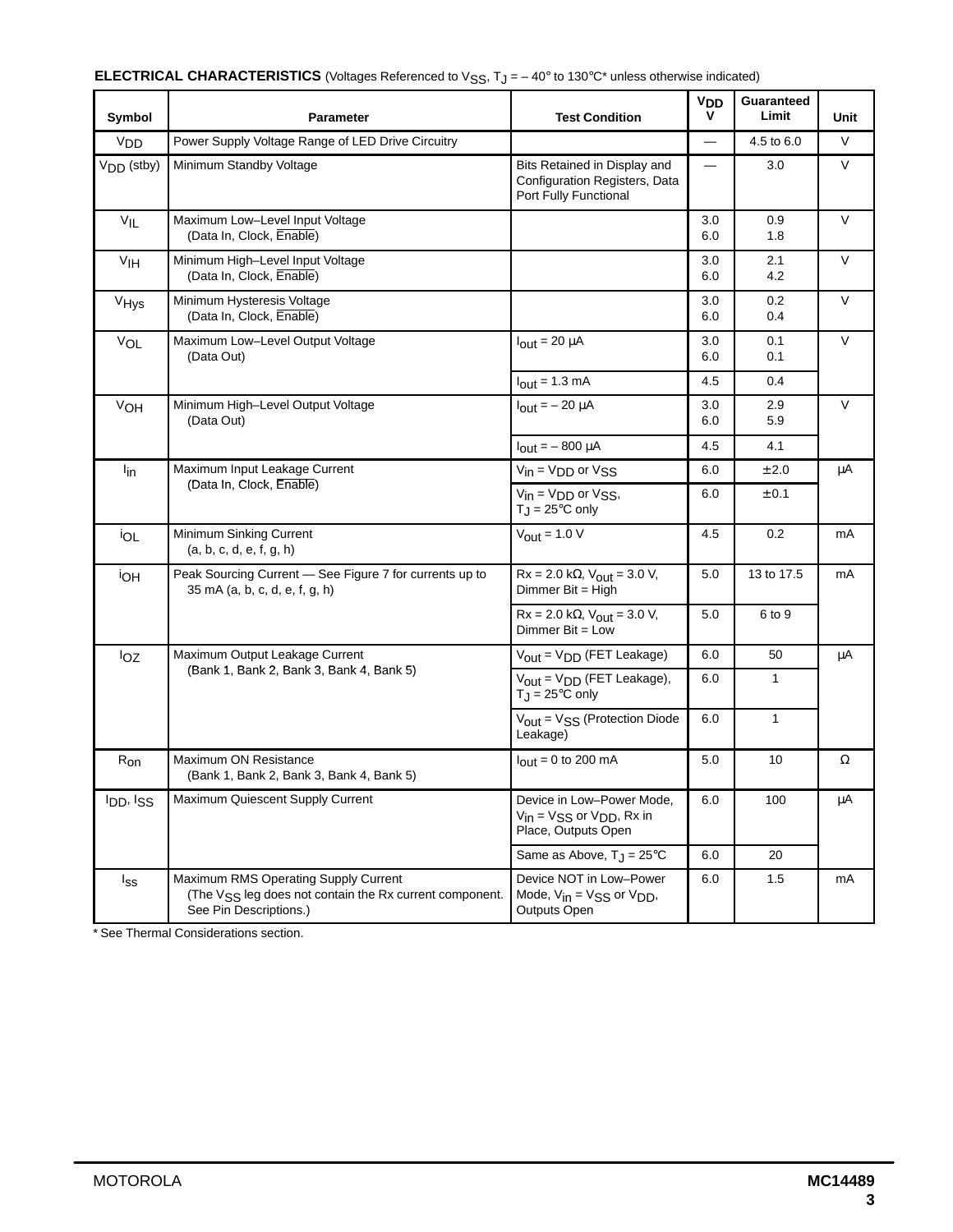#### **AC ELECTRICAL CHARACTERISTICS**  $(T_J = -40^\circ \text{ to } 130^\circ \text{C}^*$ ,  $C_L = 50 \text{ pF}$ , Input  $t_f = t_f = 10 \text{ ns}$ )

| Symbol                                            | <b>Parameter</b>                                                                                                          | V <sub>DD</sub><br>v | Guaranteed<br>Limit                             | Unit       |
|---------------------------------------------------|---------------------------------------------------------------------------------------------------------------------------|----------------------|-------------------------------------------------|------------|
| f <sub>clk</sub>                                  | Serial Data Clock Frequency, Single Device or Cascaded Devices<br>NOTE: Refer to Clock t <sub>w</sub> below<br>(Figure 1) | 3.0<br>4.5<br>6.0    | $dc$ to $3.0$<br>$dc$ to $4.0$<br>$dc$ to $4.0$ | <b>MHz</b> |
| t <sub>PLH</sub> ,<br>t <sub>PHL</sub>            | Maximum Propagation Delay, Clock to Data Out<br>(Figures 1 and 5)                                                         | 3.0<br>4.5<br>6.0    | 140<br>80<br>80                                 | ns         |
| <sup>t</sup> TLH <sub>'</sub><br><sup>t</sup> THL | Maximum Output Transistion Time, Data Out<br>(Figures 1 and 5)                                                            | 3.0<br>4.5<br>6.0    | 70<br>50<br>50                                  | ns         |
| fŖ                                                | Refresh Rate - Bank 1 through Bank 5<br>(Figures 2 and 6)                                                                 | 3.0<br>4.5<br>6.0    | <b>NA</b><br>700 to 1900<br>700 to 1900         | Hz         |
| $C_{\text{in}}$                                   | Maximum Input Capacitance — Data In, Clock, Enable                                                                        |                      | 10                                              | pF         |

\* See Thermal Considerations section.

#### **TIMING REQUIREMENTS** (T<sub>J</sub> =  $-40^{\circ}$  to 130°C<sup>\*</sup>, Input t<sub>r</sub> = t<sub>f</sub> = 10 ns unless otherwise indicated)

| Symbol                                          | <b>Parameter</b>                                                              | <b>V<sub>DD</sub></b><br>v | Guaranteed<br>Limit | Unit |
|-------------------------------------------------|-------------------------------------------------------------------------------|----------------------------|---------------------|------|
| t <sub>su</sub> , t <sub>h</sub>                | Minimum Setup and Hold Times, Data In versus Clock<br>(Figure 3)              | 3.0<br>4.5<br>6.0          | 50<br>40<br>40      | ns   |
| t <sub>Su</sub> , t <sub>h</sub> ,<br>$t_{rec}$ | Minimum Setup, Hold, ** and Recovery Times, Enable versus Clock<br>(Figure 4) | 3.0<br>4.5<br>6.0          | 150<br>100<br>100   | ns   |
| $t_{W(L)}$                                      | Minimum Active-Low Pulse Width, Enable<br>(Figure 4)                          | 3.0<br>4.5<br>6.0          | 4.5<br>3.4<br>3.4   | μs   |
| $t_{W(H)}$                                      | Minimum Inactive-High Pulse Width, Enable<br>(Figure 4)                       | 3.0<br>4.5<br>6.0          | 300<br>150<br>150   | ns   |
| $t_W$                                           | Minimum Pulse Width, Clock<br>(Figure 1)                                      | 3.0<br>4.5<br>6.0          | 167<br>125<br>125   | ns   |
| $t_f$ , $t_f$                                   | Maximum Input Rise and Fall Times - Data In, Clock, Enable<br>(Figure 1)      | 3.0<br>4.5<br>6.0          |                     | ms   |

\* See Thermal Considerations section.

\*\* For a high–speed 8–Clock access, t<sub>h</sub> for Enable is determined as follows:

 $V<sub>DD</sub> = 3$  to 4.5 V, f<sub>Clk</sub> > 1.78 MHz: t<sub>h</sub> = 4350 – (7500/f<sub>Clk</sub>)

V<sub>DD</sub> = 4.5 to 6 V, f<sub>Clk</sub> > 2.34 MHz: t<sub>h</sub> = 3300 – (7500/f<sub>Clk</sub>)

where  $t_h$  is in ns and  $t_{clk}$  is in MHz.

NOTES:

1. This restriction does NOT apply for f<sub>Clk</sub> rates less than those listed above. For "slow" f<sub>Clk</sub> rates, use the t<sub>h</sub> limits in the above table.

2. This restriction does NOT apply for an access involving more than 8 Clocks. For > 8 Clocks, use the t<sub>h</sub> limits in the above table.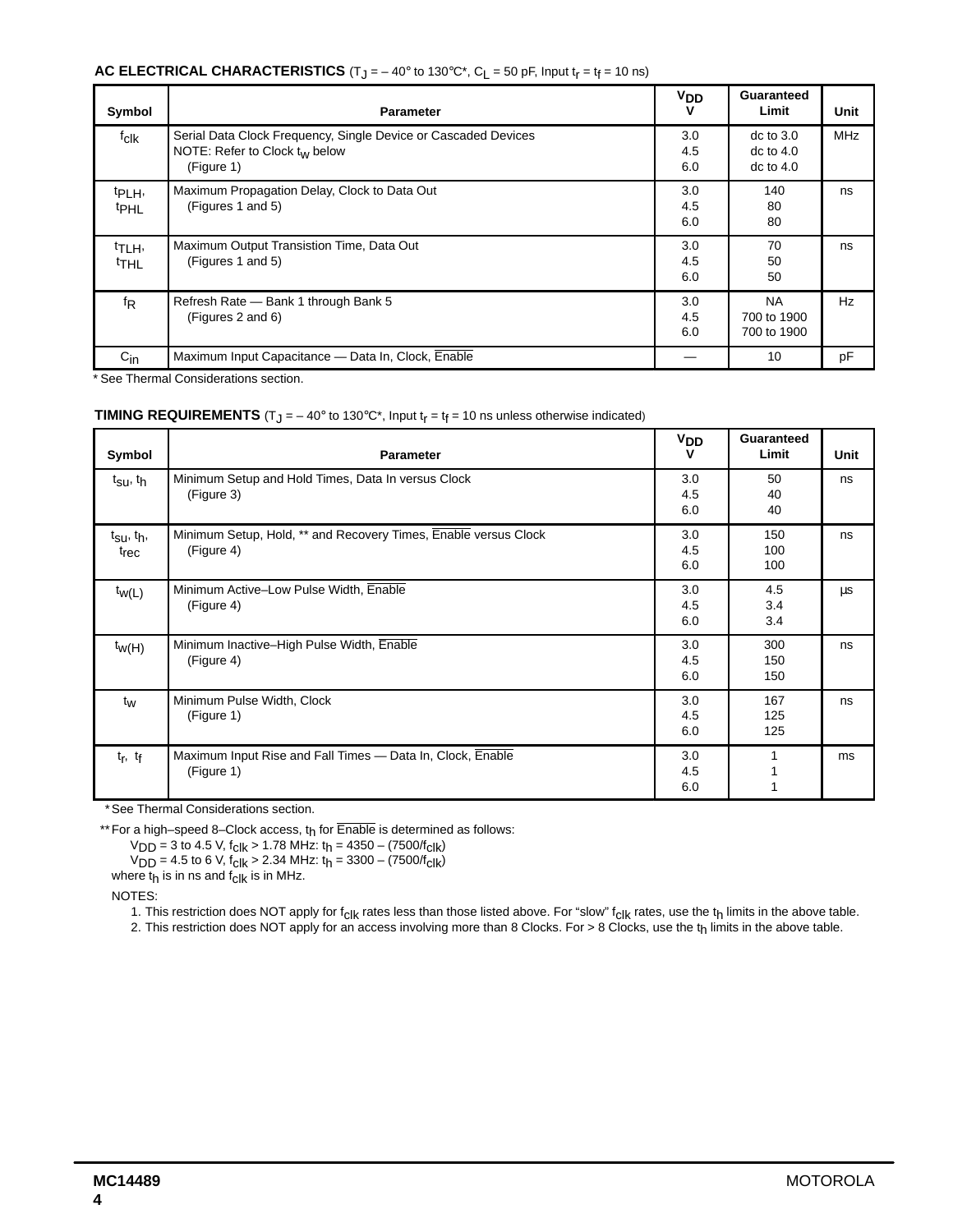

**Figure 1. Figure 2. Figure 2.** 







**Figure 3. Figure 4.** 



\*Includes all probe and fixture capacitance.



\*Includes all probe and fixture capacitance.

**Figure 5. Figure 6.**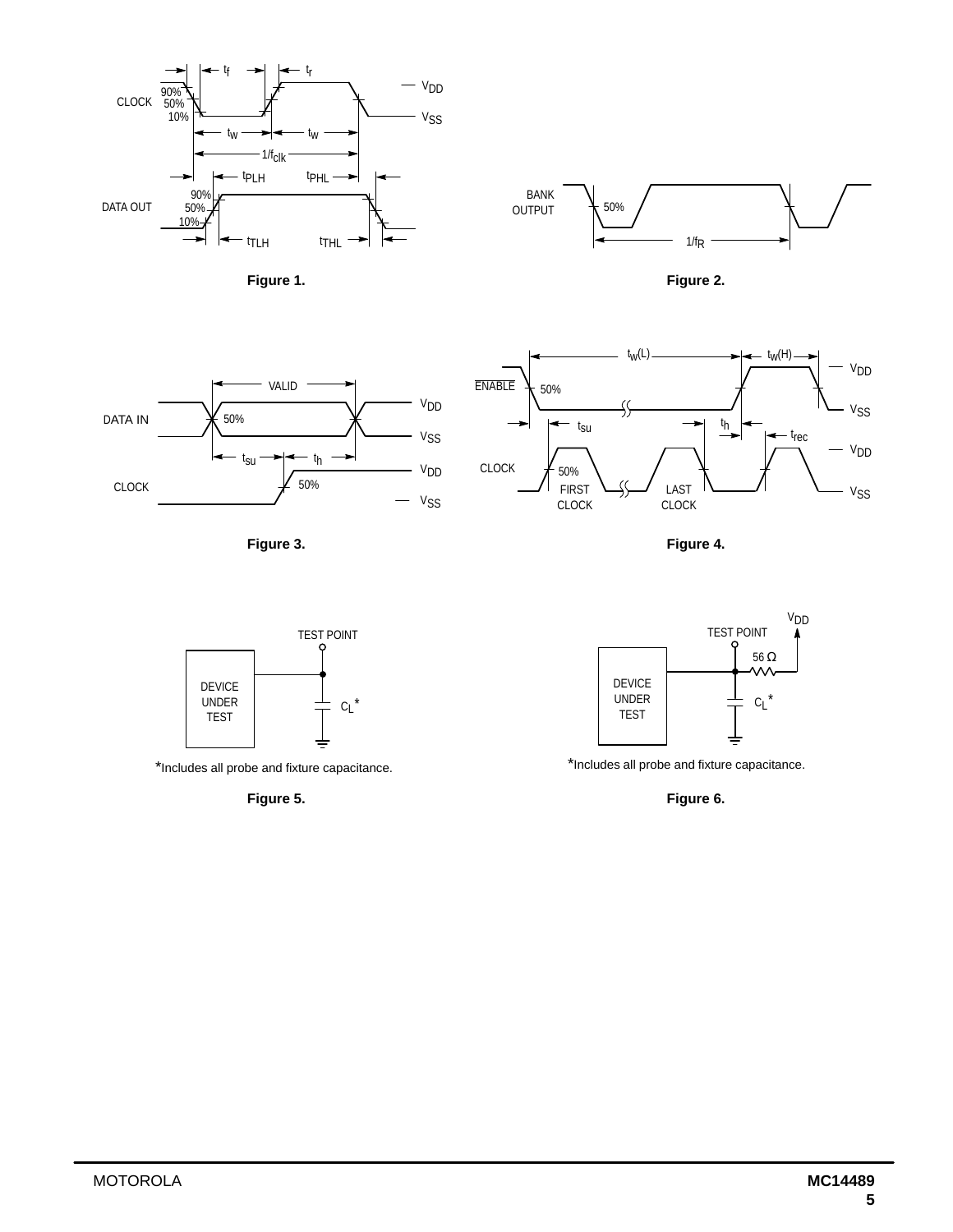#### **DIGITAL INTERFACE**

#### **Data In (Pin 12)**

Serial Data Input. The bit stream begins with the MSB and is shifted in on the low–to–high transition of Clock. When the device is not cascaded, the bit pattern is either 1 byte (8 bits) long to change the configuration register or 3 bytes (24 bits) long to update the display register. For two chips cascaded, the pattern is either 4 or 6 bytes, respectively. The display does not change during shifting (until Enable makes a low– to–high transition) which allows slow serial data rates, if desired.

The bit stream needs neither address nor steering bits due to the innovative BitGrabber registers. Therefore, all bits in the stream are available to be data for the two registers. Random access of either register is provided. That is, the registers may be accessed in any sequence. Data is retained in the registers over a supply range of 3 to 6 V. Formats are shown in Figures 8 through 14 and summarized in Table 2. Information on the segment decoder is given in Table 1.

Data In typically switches near 50% of  $V_{\text{DD}}$  and has a Schmitt–triggered input buffer. These features combine to maximize noise immunity for use in harsh environments and bus applications. This input can be directly interfaced to CMOS devices with outputs guaranteed to switch near rail– to–rail. When interfacing to NMOS or TTL devices, either a level shifter (MC14504B, MC74HCT04A) or pullup resistor of 1 k $\Omega$  to 10 k $\Omega$  must be used. Parameters to be considered when sizing the resistor are the worst–case  $I_{\bigcap I}$  of the driving device, maximum tolerable power consumption, and maximum data rate.

#### **Clock (Pin 11)**

Serial Data Clock Input. Low–to–high transitions on Clock shift bits available at Data In, while high–to–low transitions shift bits from Data Out. The chip's 24–1/2–stage shift register is static, allowing clock rates down to dc in a continuous or intermittent mode. The Clock input does not need to be synchronous with the on–chip clock oscillator which drives the multiplexing circuit.

Eight clock cycles are required to access the configuration register, while 24 are needed for the display register when the MC14489 is not cascaded. See Figures 8 and 9.

As shown in Figure 10, two devices may be cascaded. In this case, 32 clock cycles access the configuration register and 48 access the display register, as depicted in Figure 10.

Cascading of 3, 4, 5, and 6 devices is shown in Figures 11, 12, 13, and 14, respectively. Also, reference Table 2.

Clock typically switches near  $50\%$  of  $V<sub>DD</sub>$  and has a Schmitt–triggered input buffer. Slow Clock rise and fall times are tolerated. See the last paragraph of **Data In** for more information.

#### **NOTE**

To guarantee proper operation of the power–on reset (POR) circuit, the Clock pin must NOT be floated or toggled during power–up. That is, the Clock pin must be **stable** until the VDD pin reaches at least 3 V.

If control of the Clock pin during power–up is not practical, then the MC14489 must be reset via bit C0 in the C register. To accomplish this, C0 is reset low, then set high.

## **Enable (Pin 10)**

Active–Low Enable Input. This pin allows the MC14489 to be used on a serial bus, sharing Data In and Clock with other peripherals. When Enable is in an inactive high state, Data Out is forced to a known (low) state, shifting is inhibited, and the port is held in the initialized state. To transfer data to the device, Enable (which initially must be inactive high) is taken low, a serial transfer is made via Data In and Clock, and Enable is taken high. The low–to–high transition on Enable transfers data to either the configuration or display register, depending on the data stream length.

Every rising edge on Enable initiates a blanking interval while data is loaded. Thus, continually loading the device with the same data may cause the LEDs on some banks to appear dimmer than others.

#### **NOTE**

Transitions on Enable must not be attempted while Clock is high. This puts the device out of synchronization with the microcontroller. Resynchronization occurs when Enable is high and Clock is low.

This input is also Schmitt–triggered and switches near 50% of VDD, thereby minimizing the chance of loading erroneous data in the registers. See the last paragraph of **Data In** for more information.

#### **Data Out (Pin 18)**

Serial Data Output. Data is transferred out of the shift register through Data Out on the high–to–low transition of Clock. This output is a no connect, unless used in one of the manners discussed below.

When cascading MC14489's, Data Out feeds Data In of the next device per Figures 10, 11, 12, 13, and 14.

Data Out could be fed back to an MCU/MPU to perform a wrap–around test of serial data. This could be part of a system check conducted at power–up to test the integrity of the system's processor, pc board traces, solder joints, etc.

The pin could be monitored at an in–line Q.A. test during board manufacturing.

Finally, Data Out facilitates troubleshooting a system.

#### **DISPLAY INTERFACE**

#### **Rx (Pin 8)**

External Current–Setting Resistor. A resistor tied between this pin and ground (VSS) determines the peak segment drive current delivered at pins a through h. Pin 8's resistor ties into a current mirror with an approximate current gain of 10 when bit  $D23$  = high (brighten). With  $D23$  = low, the peak current is reduced about 50%. Values for Rx range from 700  $\Omega$  to infinity. When  $Rx = \infty$  (open circuit), the display is extinguished. For proper current control, resistors having  $\pm$  1% tolerance should be used. See Figure 7.

#### **CAUTION**

Small Rx values may cause the chip to overheat if precautions are not observed. See **Thermal Considerations.**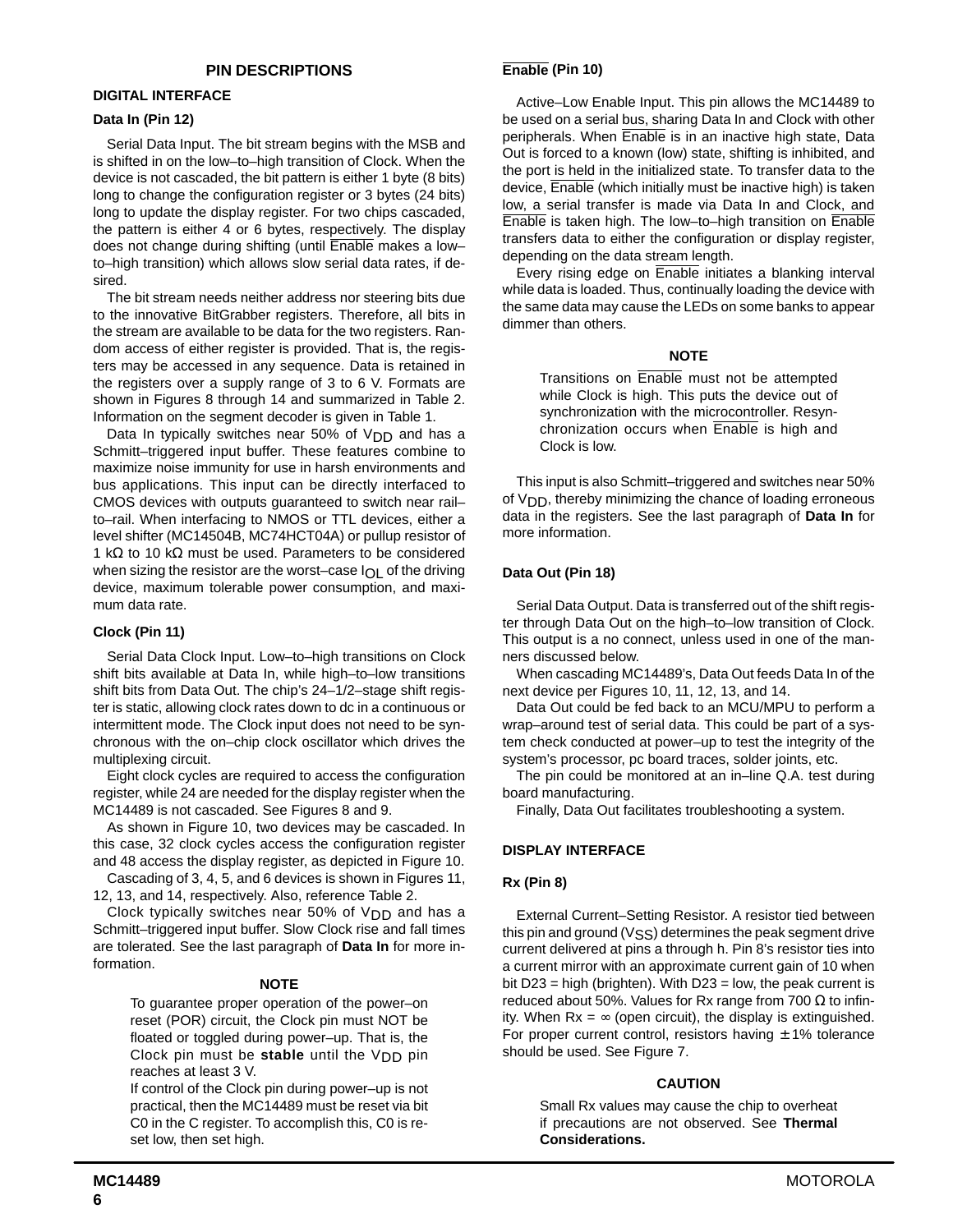#### **a through h (Pins 1, 2, 4 – 7, 19, 20)**

Anode–Driver Current Sources. These outputs are closely–matched current sources which directly tie to the anodes of external discrete LEDs (lamps) or display segment LEDs. Each output is capable of sourcing up to 35 mA.

When used with lamps, outputs a, b, c, and d are used to independently control up to 20 lamps. Output h is used to control up to 5 lamps dependently. (See Figure 17.) For lamps, the No Decode mode is selected via the configuration register, forcing e, f, and g inactive (low).

When used with segmented displays, outputs a through g drive segments a through g, respectively. Output h is used to drive the decimals. Refer to Figure 9. If unused, h must be left open.

#### **Bank 1 through Bank 5 (Pins 9, 13, 15, 16, 17)**

Diode–Bank FET Switches. These outputs are low–resistance switches to ground  $(VSS)$  capable of handling currents of up to 320 mA each. These pins directly tie to the common cathodes of segmented displays or the cathodes of lamps (wired with cathodes common).

The display is refreshed at a nominal 1 kHz rate to achieve optimum brightness from the LEDs. A 20% duty cycle is utilized.

Special design techniques are used on–chip to accommodate the high currents with low EMI (electromagnetic interference) and minimal spiking on the power lines.

#### **POWER SUPPLY**

#### **VSS (Pin 14)**

Most–negative supply potential. This pin is usually ground. Resistor Rx is externally tied to ground  $(VSS)$ . Therefore, the chip's VSS pin does not contain the Rx current component.

#### **VDD (Pin 13)**

Most–positive supply potential.

To guarantee data integrity in the registers and to ensure the serial interface is functional, this voltage may range from 3 to 6 volts with respect to VSS. For example, within this voltage range, the chip could be placed in and out of the low– power mode.

To adequately drive the LEDs, this voltage must be 4.5 to 6 volts with respect to VSS.

The V<sub>DD</sub> pin contains the Rx current component plus the chip's current drain. In the low–power mode, the current mirror and clock oscillator are turned off, thus significantly reducing the VDD current, IDD.



NOTE: Drive current tolerance is approximately  $\pm$  15%.

**Figure 7. a through h Nominal Current per Output versus Rx**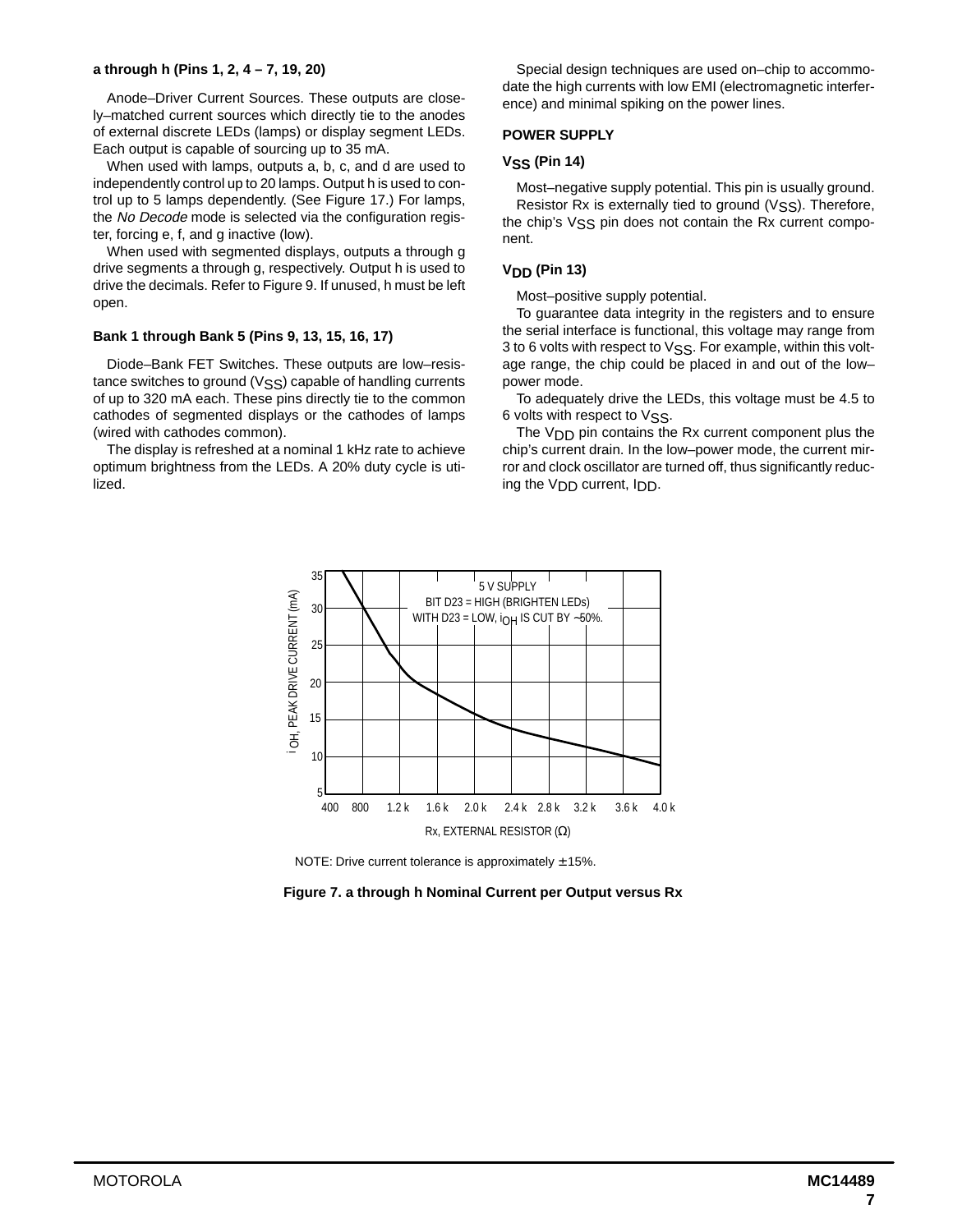|                          |                                                   |                                                     |                                                                   |                                                   | <b>Lamp Conditions</b> |    |    |
|--------------------------|---------------------------------------------------|-----------------------------------------------------|-------------------------------------------------------------------|---------------------------------------------------|------------------------|----|----|
| <b>Bank Nibble Value</b> |                                                   | 7-Segment Display<br><b>Characters</b>              |                                                                   | No Decode $(1)$<br>(Invoked via<br>Bits C1 to C7) |                        |    |    |
| <b>Hexadecimal</b>       | <b>Binary</b><br><b>LSB</b><br><b>MSB</b>         | <b>Hex Decode</b><br>(Invoked via<br>Bits C1 to C5) | <b>Special</b><br><b>Decode</b><br>(Invoked via<br>Bits C1 to C7) | d<br>c                                            |                        | b  | a  |
| \$0                      | $\mathsf{L}$<br>$\mathsf{L}$<br>L<br>$\mathbf{L}$ | Ū                                                   |                                                                   |                                                   |                        |    |    |
| \$1                      | H<br>L<br>$\mathsf{L}$<br>L                       | I                                                   | C                                                                 |                                                   |                        |    | on |
| \$2                      | H<br>L<br>L<br>L                                  | $\vec{c}$                                           | Н                                                                 |                                                   |                        | on |    |
| \$3                      | H<br>L<br>Г<br>H                                  | 3                                                   | h                                                                 |                                                   |                        | on | on |
| \$4                      | H L<br>L<br>L                                     | Ч                                                   | J                                                                 |                                                   | on                     |    |    |
| \$5                      | L<br>H L<br>H                                     | 5<br>5<br>②                                         | L                                                                 |                                                   | on                     |    | on |
| \$6                      | H H<br>L<br>L                                     |                                                     | ГI.                                                               |                                                   | on                     | on |    |
| \$7                      | L<br>H H<br>H                                     | 7                                                   | ο                                                                 |                                                   | <b>on</b>              | on | on |
| \$8                      | H<br>L L<br>L                                     | 8<br>③                                              | P                                                                 | on                                                |                        |    |    |
| \$9                      | н<br>$\mathsf{L}$<br>H<br>L                       | 9<br>④                                              | Ē                                                                 | on                                                |                        |    | on |
| \$A                      | H<br>H<br>L<br>L                                  | Я                                                   | U                                                                 | on                                                |                        | on |    |
| \$B                      | H<br>H<br>H<br>L.                                 | Ь                                                   | U                                                                 | on                                                |                        | on | on |
| \$C                      | H L<br>H<br>$\mathbf{I}$                          | Ē                                                   | 9                                                                 | on                                                | on                     |    |    |
| \$D                      | H L<br>H<br>н                                     | d                                                   |                                                                   | on                                                | on                     |    | on |
| \$E                      | H<br>H H<br>L                                     | E<br>F                                              |                                                                   | on                                                | on                     | on |    |
| \$F                      | H<br>H H<br>H                                     |                                                     | Ō                                                                 | on                                                | on                     | on | on |

**Table 1. Triple–Mode Segment Decoder Function Table**

NOTES:

1. In the No Decode mode, outputs e, f, and g are unused and are all forced inactive (low). Output h decoding is unaffected, i.e., unchanged from the other modes. The No Decode mode is used for three purposes:

a. Individually controlling lamps.

b. Controlling a half digit with sign.

c. Controlling annunciators - examples: AM, PM, UHF, kV, mm Hg.

2. Can be used as capital S.

3. Can be used as capital B.

4. Can be used as small g.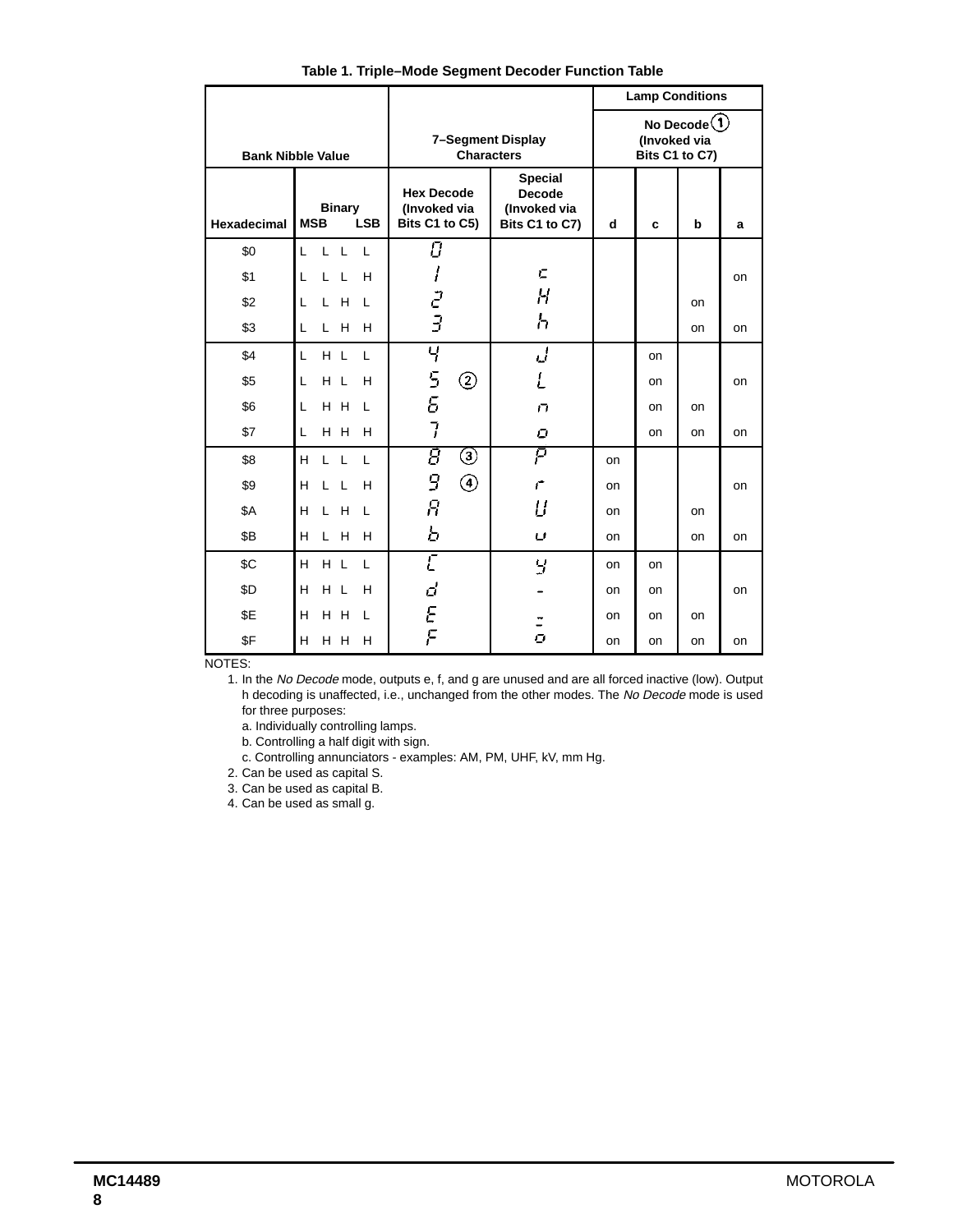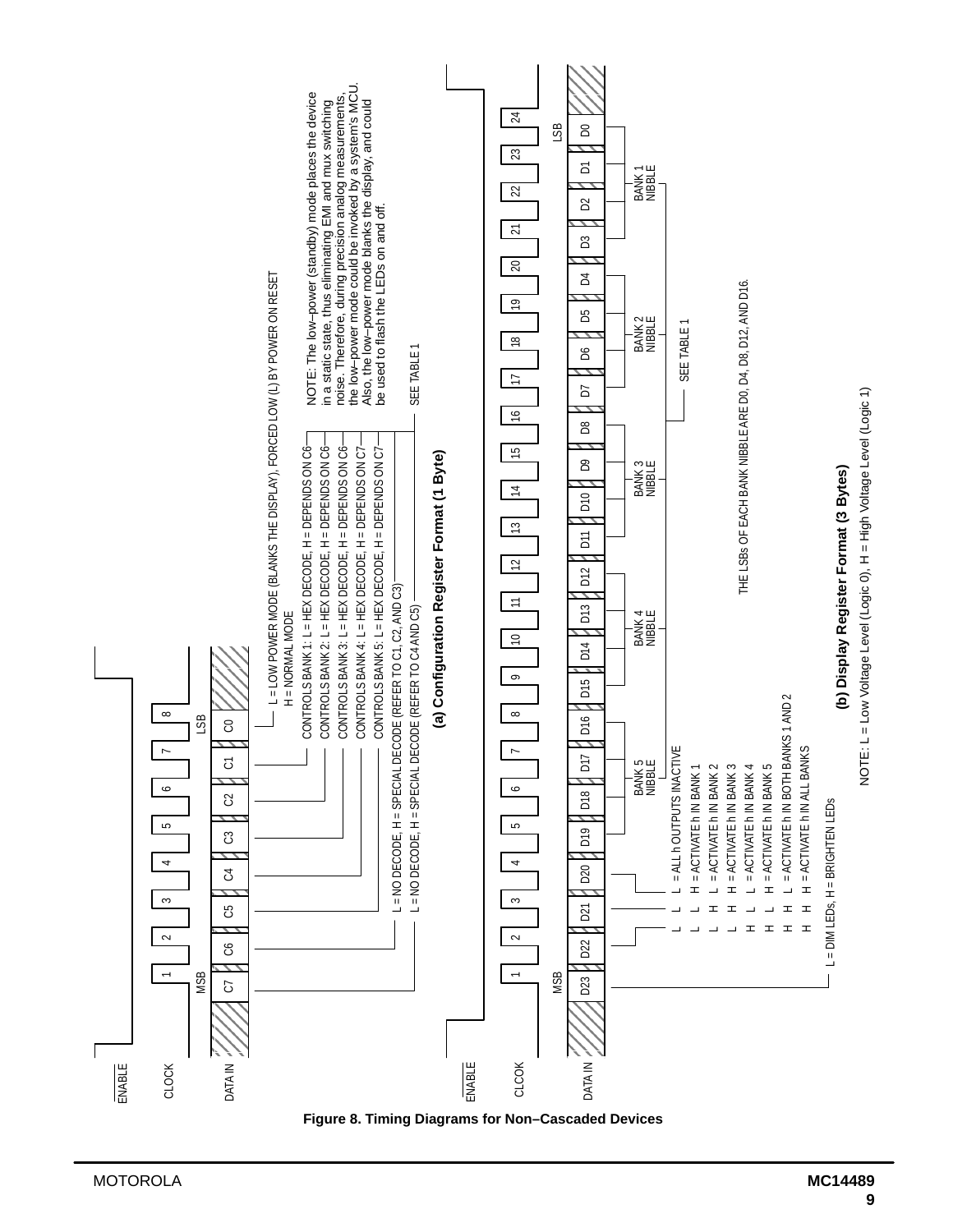

**Figure 9. Non–Cascaded Application Example: 5 Character Common Cathode LED Display with Two Intensities as Controlled via Serial Port**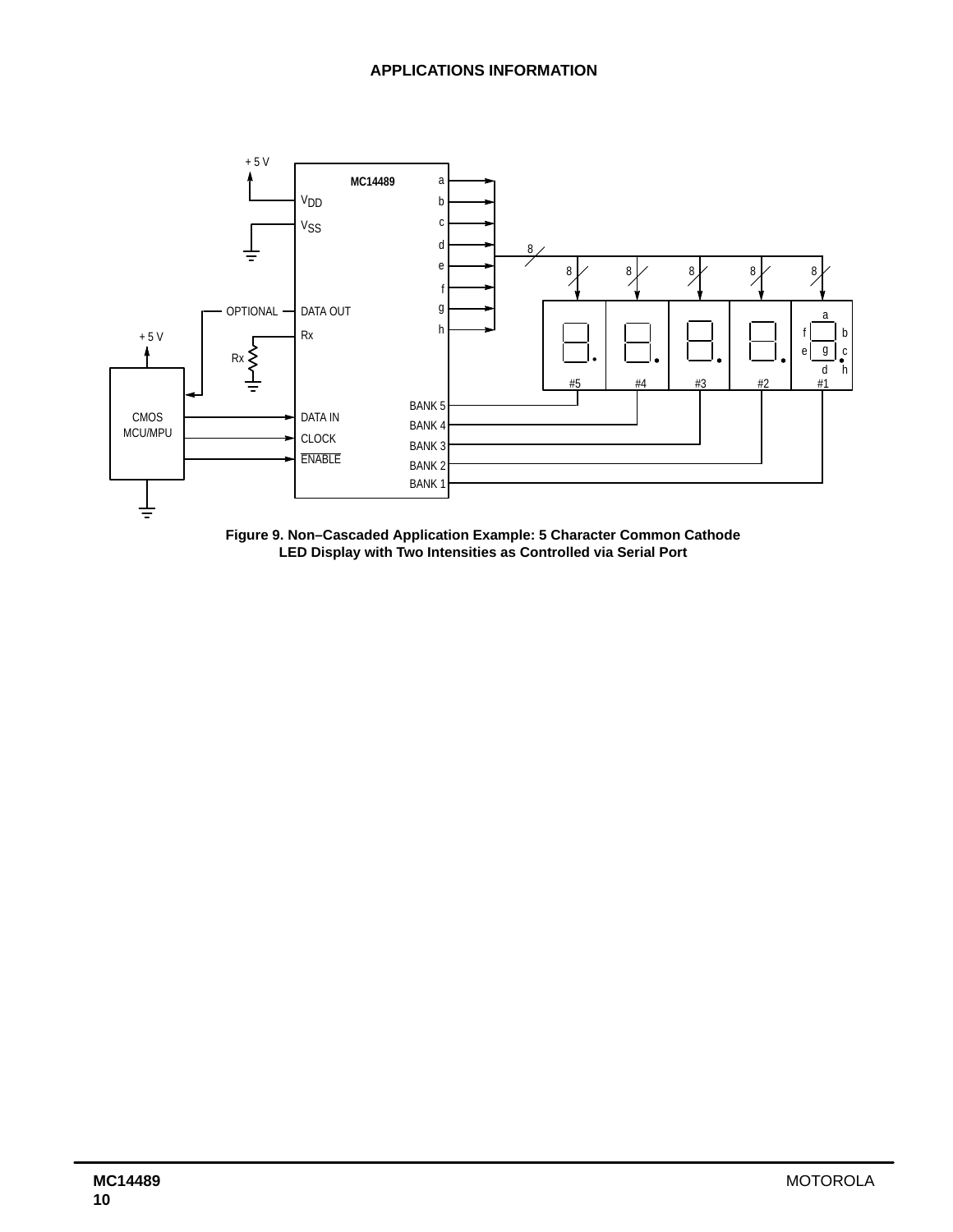

**Figure 10. Bit Stream Formats for Two Devices Cascaded**

When ENABLE is brought back high, either a 4- or 6-byte transfer occurs in the cascaded devices, depending on the number of bytes in the transfer. When ENABLE is brought back high, either a 4– or 6–byte transfer occurs in the cascaded devices, depending on the number of bytes in the transfer.NOTE: ENABLE (which initially must be inactive high) is kept active-low during the entire 4-byte configuration transfer or 6-byte display transfer. NOTE: ENABLE (which initially must be inactive high) is kept active–low during the entire 4–byte configuration transfer or 6–byte display transfer.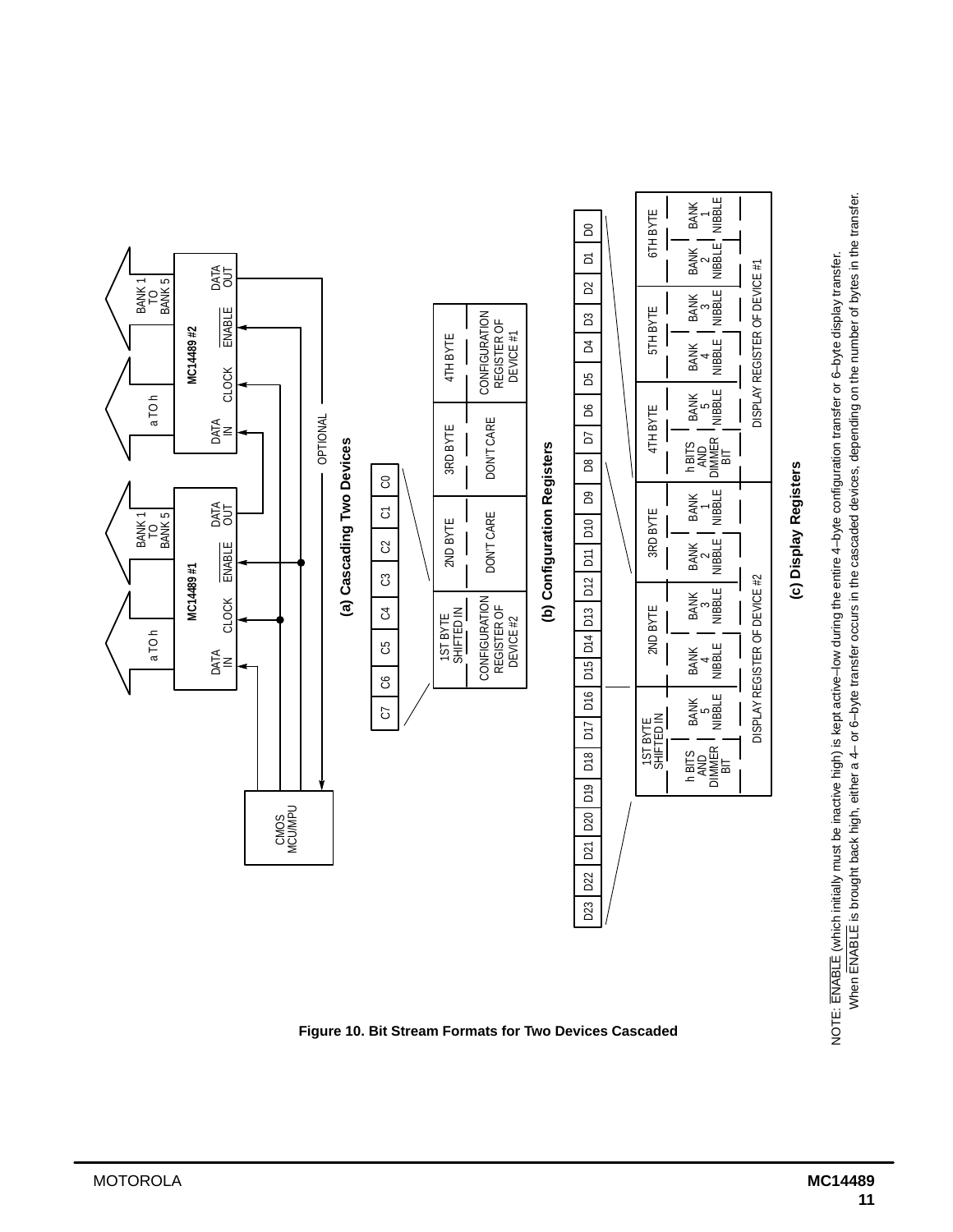

**Figure 11. Bit Stream Formats for Three Devices Cascaded**

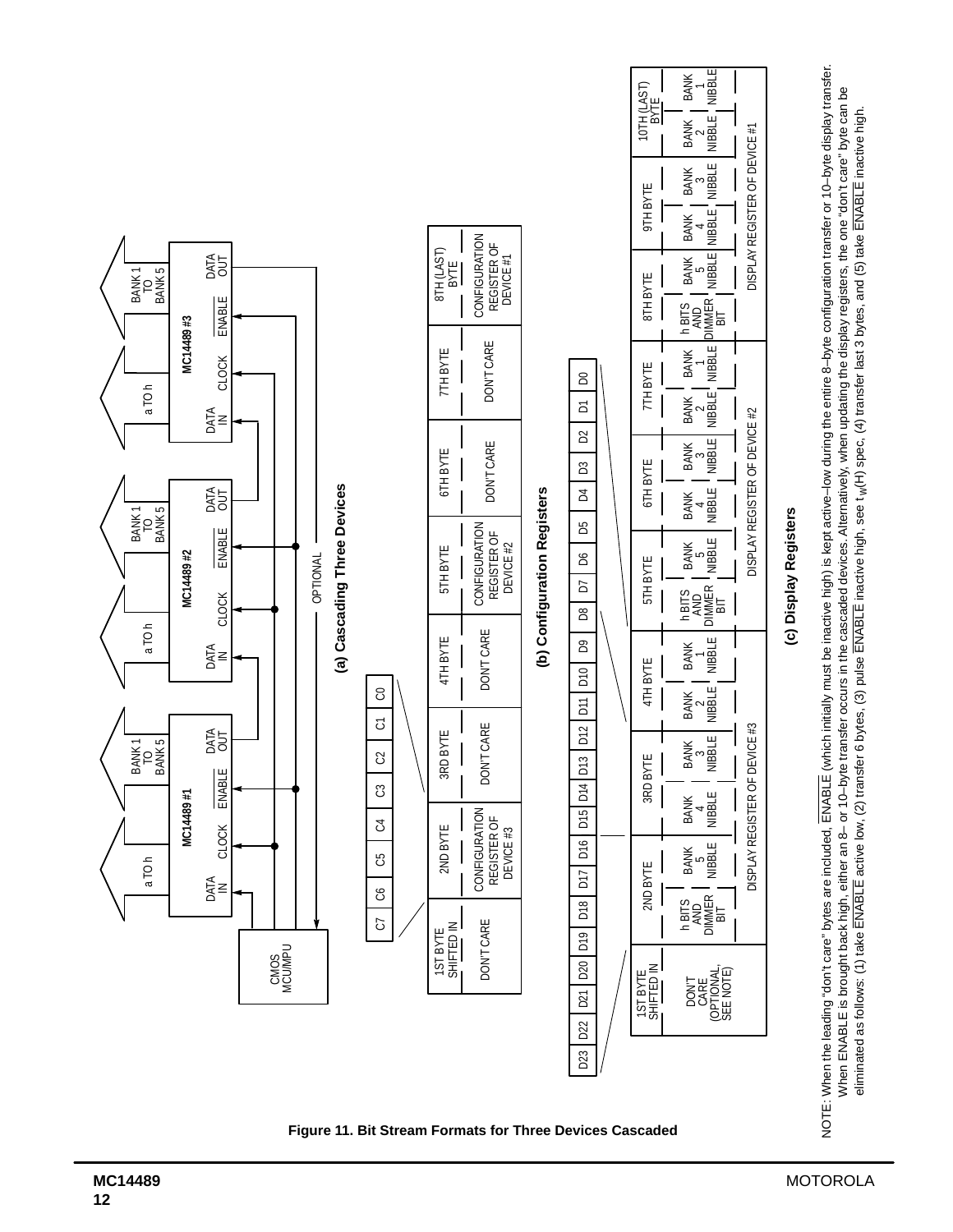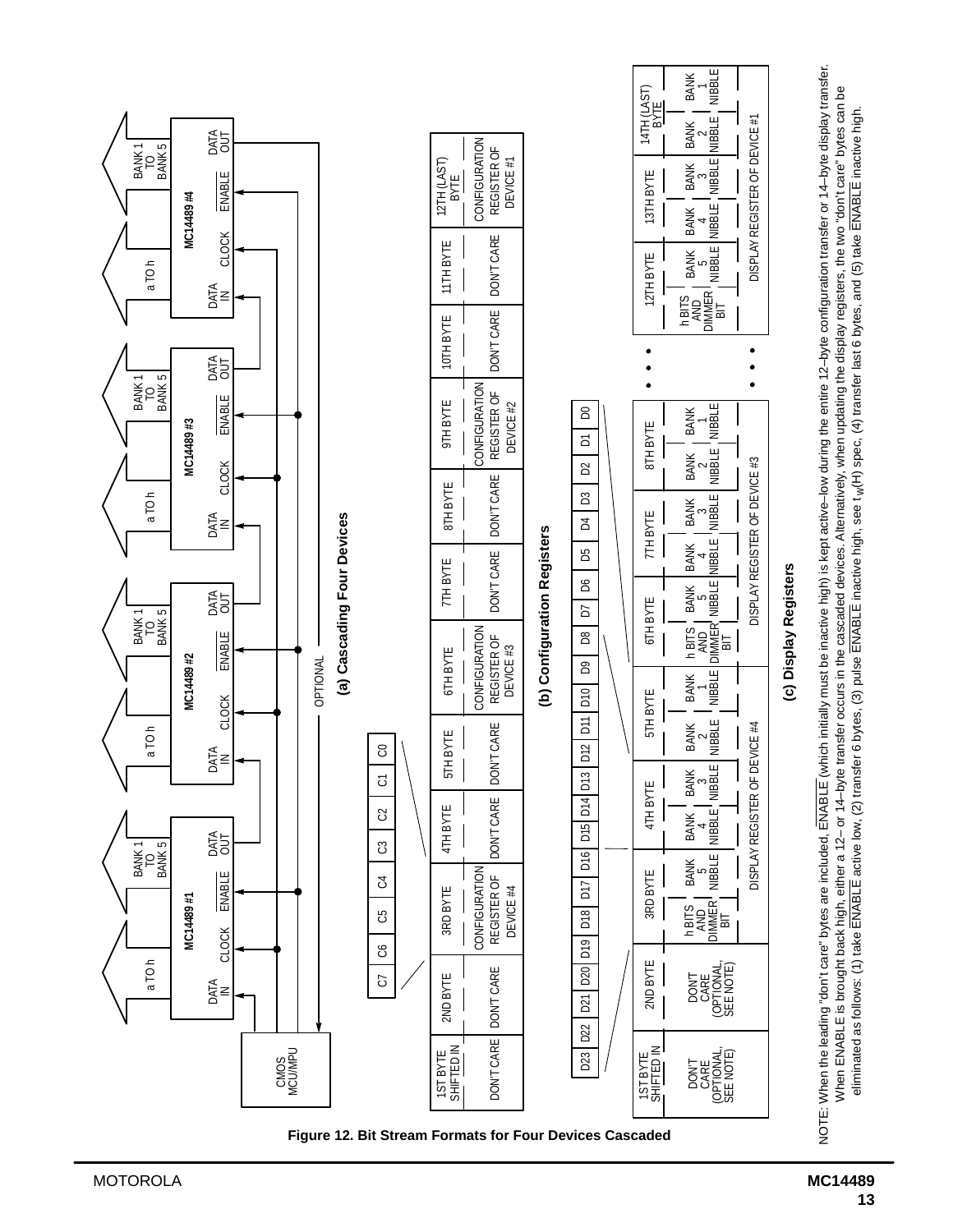

**Figure 13. Bit Stream Formats for Five Devices Cascaded**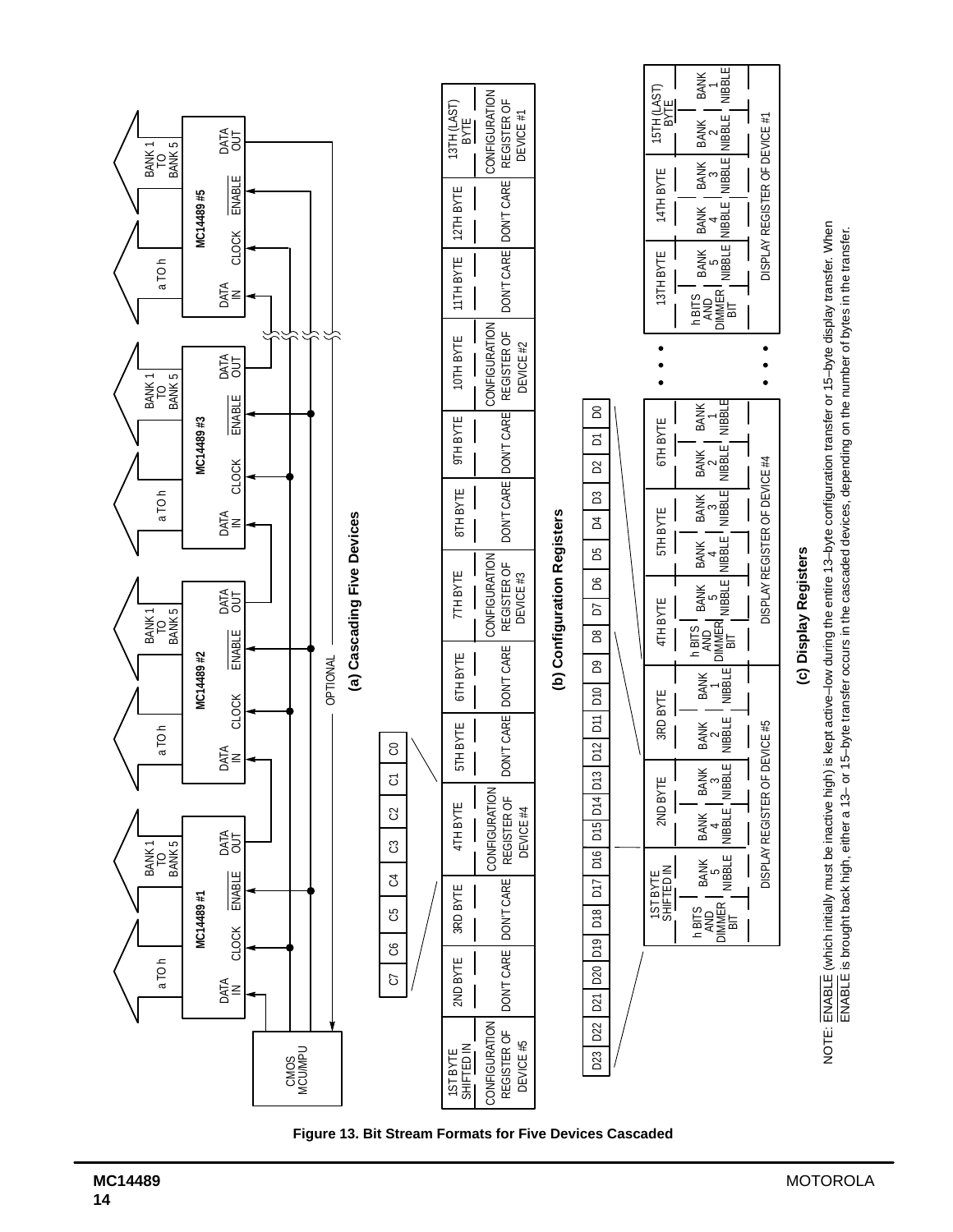

**Figure 14. Bit Stream Formats for Six Devices Cascaded**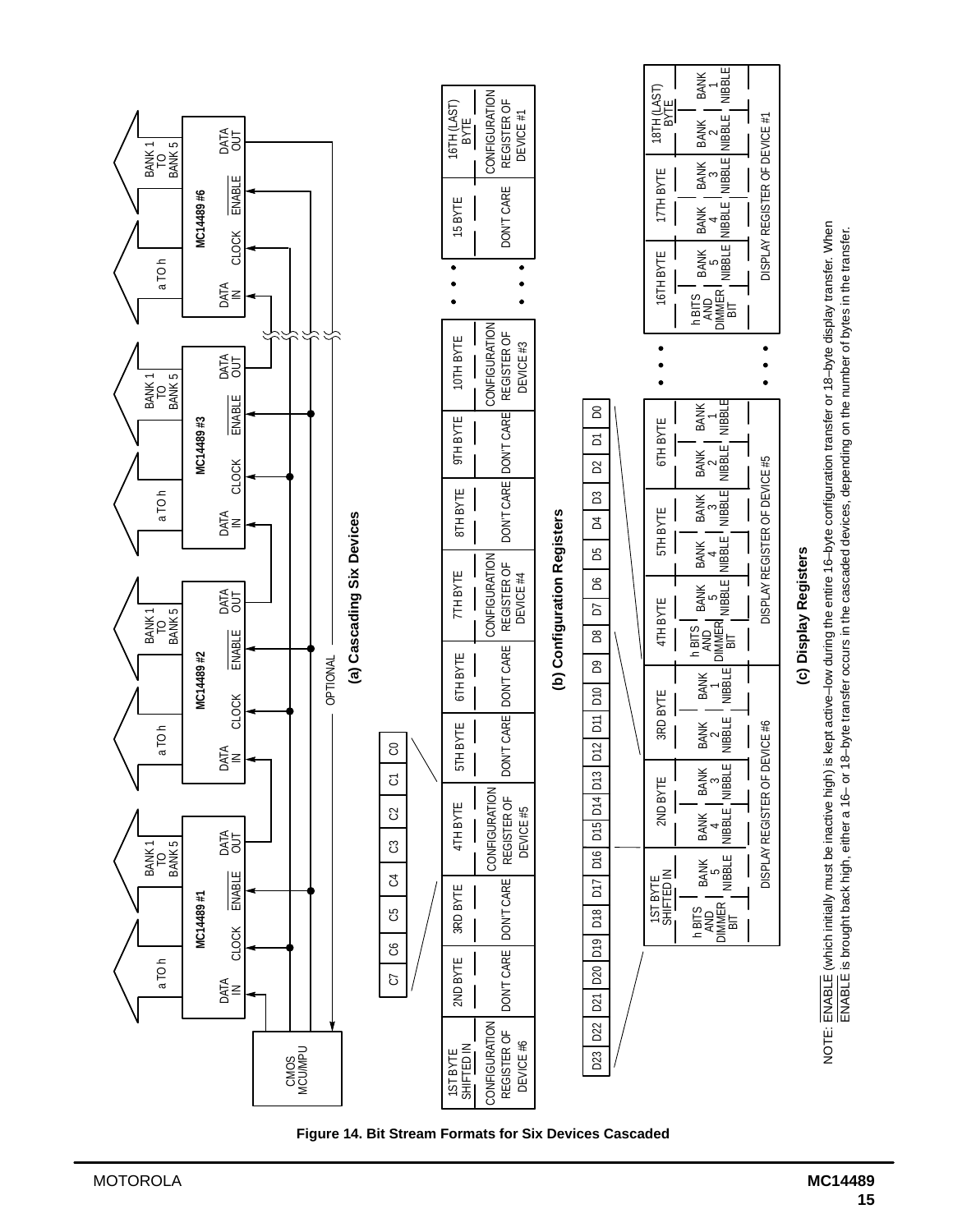**Table 2. Register Access for Two or More Cascaded Devices**

|                                | <b>Configuration Register Access</b> |                                                | <b>Display Register Access</b> |                                                |  |
|--------------------------------|--------------------------------------|------------------------------------------------|--------------------------------|------------------------------------------------|--|
| Criteria*                      | <b>Total Number of Bytes</b>         | <b>Number of Leading</b><br>"Don't Care" Bytes | <b>Total Number of Bytes</b>   | <b>Number of Leading</b><br>"Don't Care" Bytes |  |
| If 3N is a Multiple of 4       | 3N                                   |                                                | $3N + 2$                       |                                                |  |
| If $3N - 1$ is a Multiple of 4 | $3N - 1$                             |                                                | $3N + 1$                       |                                                |  |
| If $3N - 2$ is a Multiple of 4 | $3N - 2$                             |                                                | 3N                             |                                                |  |
| If $3N - 3$ is a Multiple of 4 | $3N - 2$                             |                                                | 3N                             |                                                |  |

\*N = number of devices that are cascaded. For example, to drive 10 digits, 2 devices are cascaded; therefore, N = 2. To drive 35 digits, seven devices are cascaded; therefore  $N = 7$ .



NOTE: R1 limits the maximum current to avoid damaging the display and/or the MC14489 due to overheating. See the Thermal Considerations section. An 1/8 watt resistor may be used for R1. R2 is a 1 kΩ or 5 kΩ potentiometer ( $\geq$  1/8 watt). R2 may be a light–sensitive resistor.

**Figure 15. Common–Cathode LED Display with Dial–Adjusted Brightness**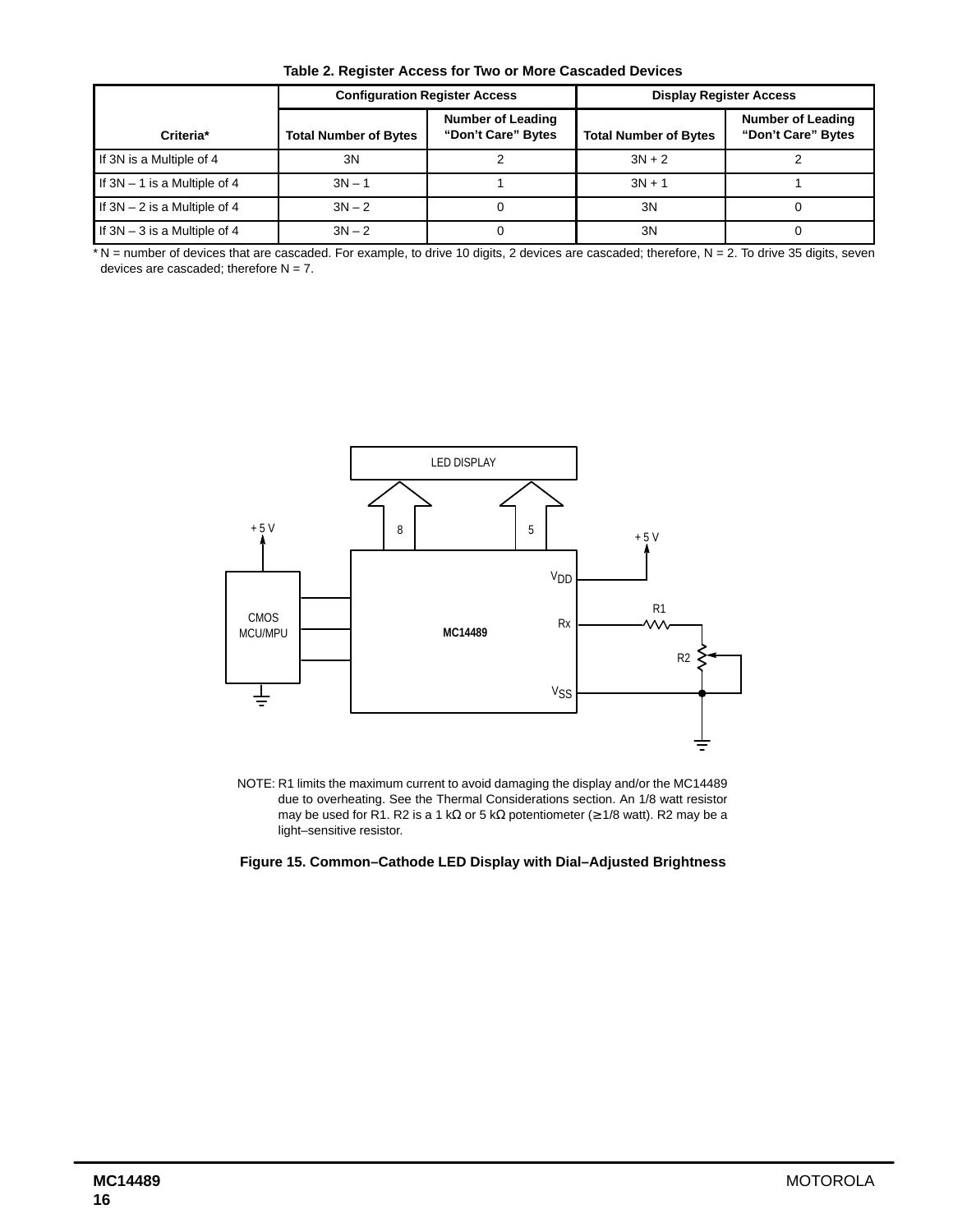

NOTE: A Universal Overflow pins out all anodes and cathodes.

**Figure 16. Driving 5 1/2 Digits**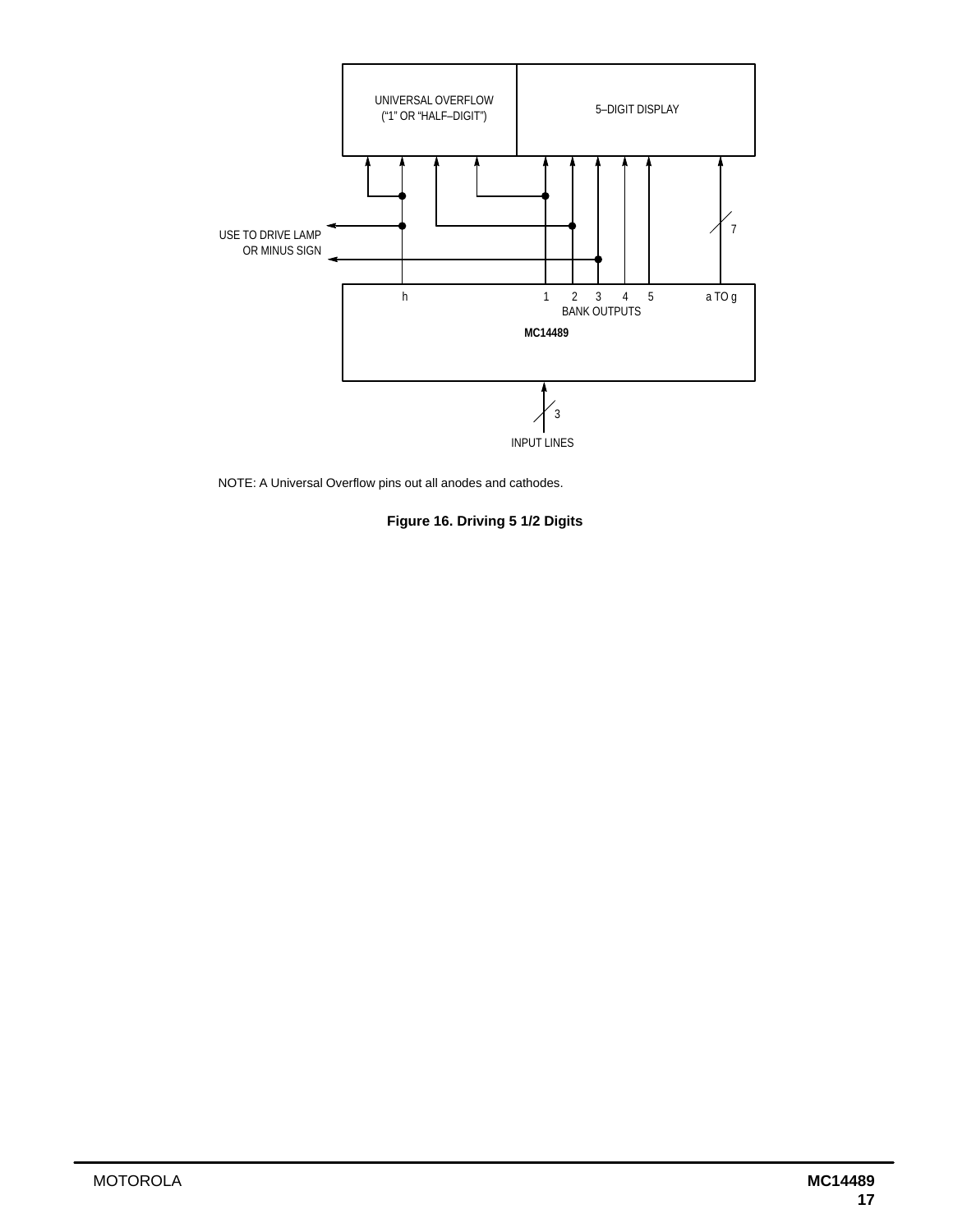

\* If required, this group of lamps can be independently controlled. To accomplish independent control, only connect lamps to BANK 1 and BANK 2 for output h (two lamps). Then, use bits D20, D21, and D22 for control of these two lamps.

**Figure 17. 25–Lamp Application**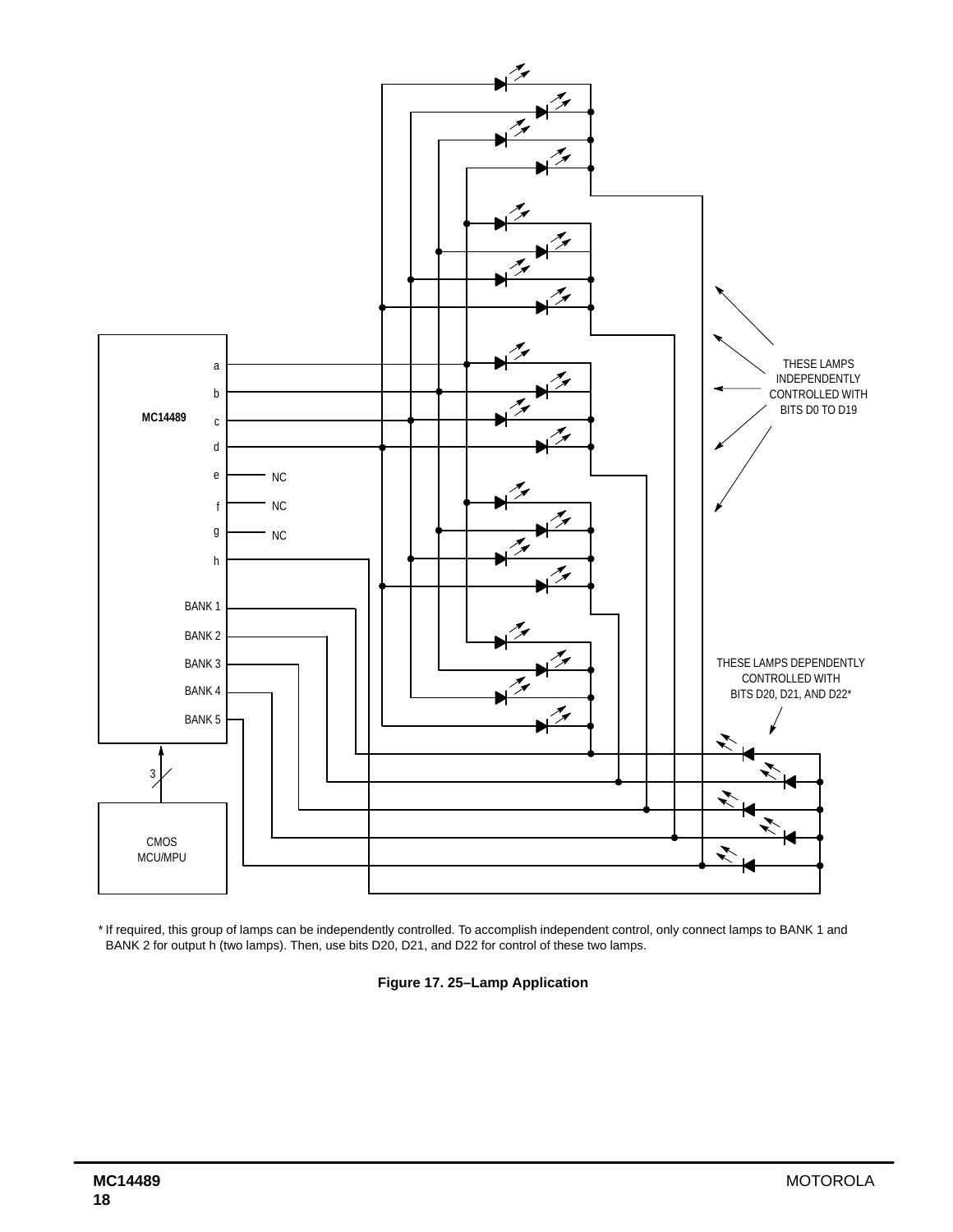

**Figure 18. 4–Digit Display Plus Decimals with Four Annunciators or 4–1/2–Digit Display Plus Sign**



**Figure 19. Compact Display System with Three Components**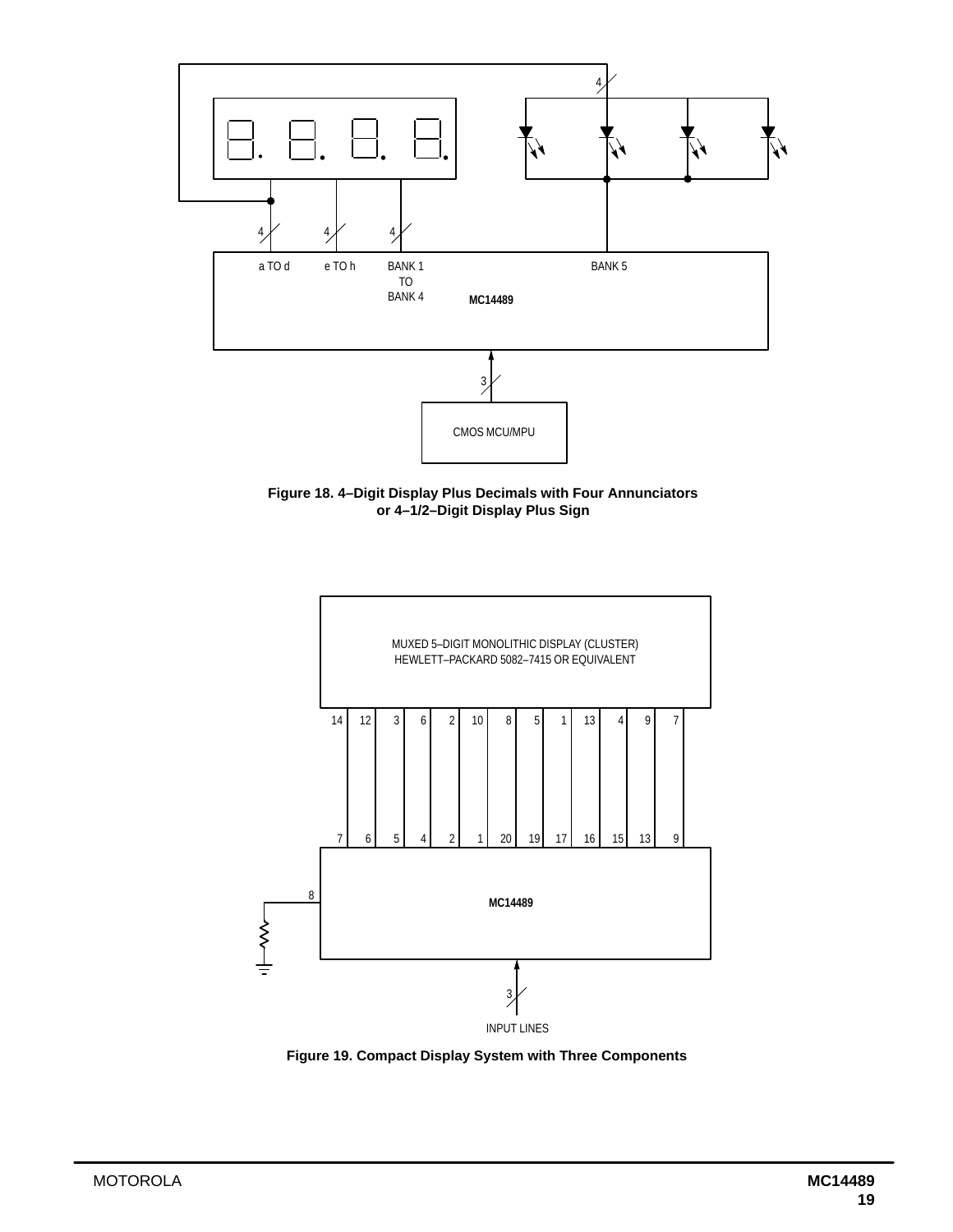The MC14489 is designed to operate with a *chip-junction* temperature  $(T_J)$  ranging from  $-$  40 to 130 $\degree$ C, as indicated in the electrical characteristics tables. The ambient operating temperature range  $(T_A)$  is dependent on  $R_{AJA}$ , the internal chip current, how many anode drivers are used, the number of bank drivers used, the drive current, and how the package is cooled. The maximum ratings table gives the thermal resistance, junction–to–ambient, of the MC14489 mounted on a pc board using natural convection to be 90°C per watt for the plastic DIP. The SOG thermal resistance is 100°C per watt.

The following general equation (1) is used to determine the power dissipated by the MC14489.

where

$$
f_{\rm{max}}(x)
$$

 $P_T = P_D + P_I$  (1)

$$
P_T = \text{Total power dissipation of the MC14489}
$$

- $P_D$  = Power dissipated in the driver circuitry (mW)
- $P_1$  = Power dissipated by the internal chip circuitry (mW)

The equations for the two terms of the general equation are:

$$
P_D = (i_{OH}) (N)(V_{DD} - V_{LED})(B/5)
$$
 (2)

$$
P_I = (1.5 \text{ mA})(V_{DD}) + I_{Rx}(V_{DD} - I_{Rx}Rx)
$$
 (3)

where

i OH = Peak anode driver current (mA)

- $I_{\text{Rx}} = I_{\text{OH}}/10$ , with  $I_{\text{OH}} = I_{\text{the}}$  peak anode driver current (mA) when the dimmer bit is high
	- $N =$  Number of anode drivers used
	- B = Number of bank drivers used
- $Rx =$  External resistor value (kΩ)

$$
V_{DD} = \text{Maximum supply voltage, referenced to VSS (volts)}
$$

- $V_{\text{LED}} =$  Minimum anticipated voltage drop across the LED
- 1.5 mA = Operating supply current of the MC14489

The following two examples show how to calculate the maximum allowable ambient temperature.

#### **Worst–Case Analysis Example 1:**

5–digit display with decimals (5 banks and 8 anode drivers) DIP without heat sink on PC board

i OH = 20 mA max  $V_{LED} = 1.8 V$  min  $V<sub>DD</sub> = 5.25$  max

 $P_D = (20)(8)(5.25 - 1.8)(5/5) = 552$  mW Ref. (2)

 $P_1 = (1.5)(5.25) + 2[5.25 - 2(2)] = 10$  mW Ref. (3)

Therefore,  $P_T = 552 + 10 = 562$  mW Ref. (1)

and  $\Delta T_{\text{chip}} = R_{\theta J} A P_T = (90^{\circ} \text{C/W})(0.562) = 51^{\circ} \text{C}$ 

Finally, the maximum allowable

$$
T_A = T_J \text{max} - \Delta T_{chip} = 130 - 51 = 79^{\circ} \text{C}
$$

That is, if  $T_A = 79^\circ \text{C}$ , the maximum junction temperature is 130°C. The chip's average temperature for this example is lower than 130°C because all segments are usually not illuminated simultaneously for an indefinite period.

#### **Worst–Case Analysis Example 2:**

16 lamps (4 banks and 4 anode drivers)

SOG without heat sink on PC board

i OH = 30 mA max  $V_{LED} = 1.8 V$  min  $V<sub>DD</sub> = 5.5$  max

 $P_D = (30)(4)(5.5 - 1.8)(4/5) = 355$  mW Ref. (2)

 $P_1 = (1.5)(5.5) + 3[5.5 - 3(1.0)] = 16$  mW Ref. (3)

Therefore,  $P_T = 355 + 16 = 371$  mW Ref. (1)

and  $\Delta T_{chip} = R_{\theta J}AP_T = (100^{\circ}C/W)(0.371) = 37^{\circ}C$ 

Finally, the maximum allowable

T<sub>A</sub> = T<sub>J</sub>max –  $\Delta$ T<sub>chip</sub> = 130 – 37 = 93°C

To extend the allowable ambient temperature range or to reduce TJ, which extends chip life, a heat sink such as shown in Figure 20 can be used in high–current applications. Alternatively, heat–spreader techniques can be used on the PC board, such as running a wide trace under the MC14489 and using thermal paste. Wide, radial traces from the MC14489 leads also act as heat spreaders.



AAVID #5804 or equivalent (Tel. 603/524–4443, FAX 603/528–1478) Motorola cannot recommend one supplier over another and in no way suggests that this is the only heat sink supplier.

#### **Figure 20. Heat Sink**

#### **Table 3. LED Lamp and Common–Cathode Display Manufacturers**

| <b>Supplier</b>                                                |  |  |  |  |
|----------------------------------------------------------------|--|--|--|--|
| QT Optoelectronics                                             |  |  |  |  |
| Hewlett-Packard (HP), Components Group                         |  |  |  |  |
| Industrial Electronic Engineers (IEE), Component Products Div. |  |  |  |  |
| Purdy Electronics Corp., AND Product Line                      |  |  |  |  |
| NOTE : Meterele equipment personnel exploration proposable an  |  |  |  |  |

NOTE: Motorola cannot recommend one supplier over another and in no way suggests that this is a complete listing of LED suppliers.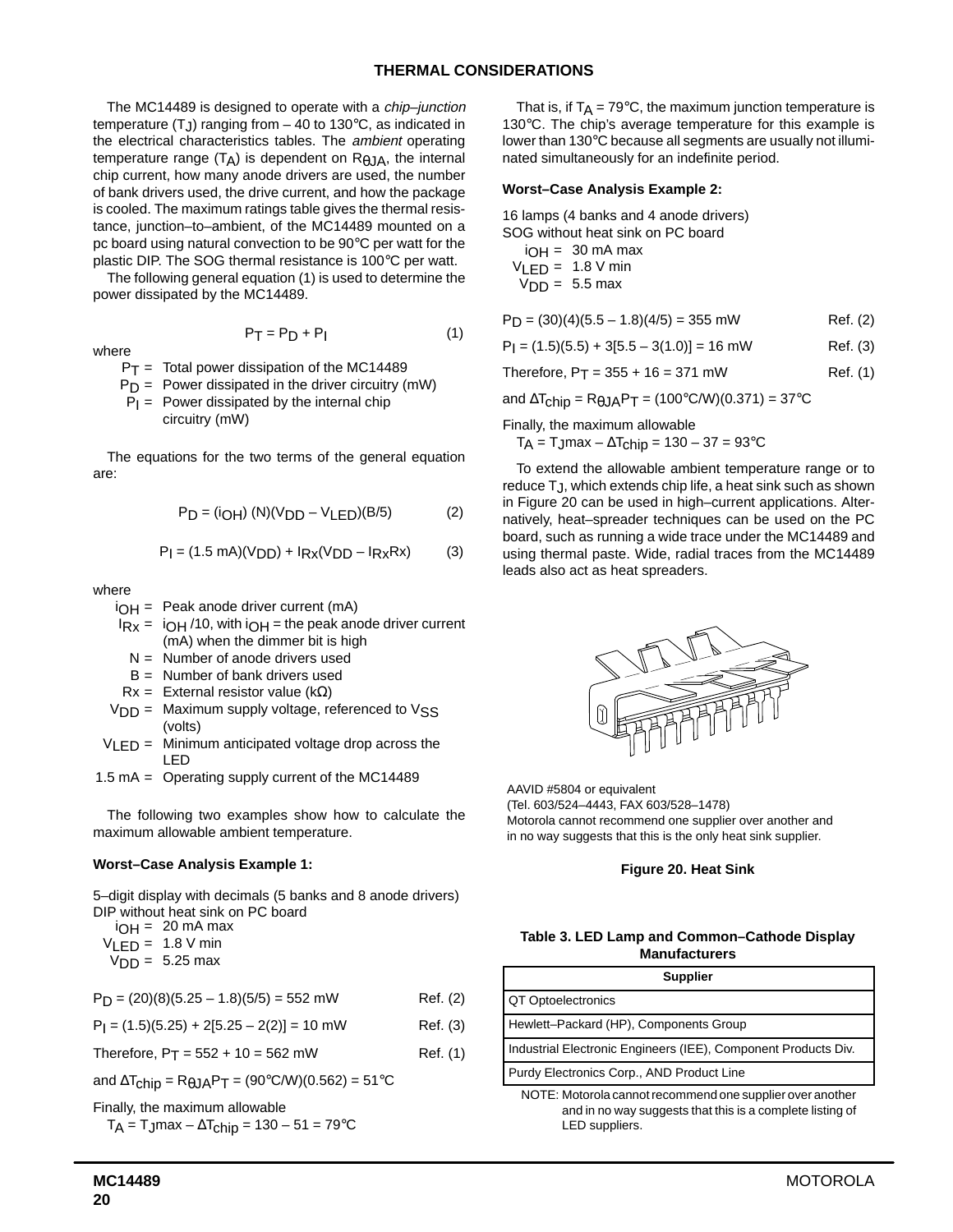### **PACKAGE DIMENSIONS**









NOTES:

- 
- 1. DIMENSIONING AND TOLERANCING PER<br>2. CONTROLLING DIMENSION: MILLIMETER.<br>2. CONTROLLING DIMENSION: MILLIMETER.<br>3. DIMENSIONS A AND B DO NOT INCLUDE<br>MOLD PROTRUSION.<br>4. MAXIMUM MOLD PROTRUSION 0.150
- -

(0.006) PER SIDE.<br>5. DIMENSION D DOES NOT INCLUDE<br>DAMBAR PROTRUSION. ALLOWABLE<br>DAMBAR PROTRUSION SHALL BE 0.13<br>(0.005) TOTAL IN EXCESS OF D DIMENSION<br>AT MAXIMUM MATERIAL CONDITION.

| <b>DIM</b><br>MAX<br><b>MIN</b><br><b>MIN</b><br><b>MAX</b><br>12.95<br>0.510<br>12.65<br>0.499<br>A<br>0.292<br>0.299<br>в<br>7.60<br>7.40<br>C<br>0.093<br>0.104<br>2.35<br>2.65<br>0.014<br>0.019<br>D<br>0.35<br>0.49<br>F<br>0.020<br>0.035<br>0.50<br>0.90<br>G<br>1.27 BSC<br>0.050 BSC<br>0.012<br>0.32<br>J<br>0.010<br>0.25 | <b>MILLIMETERS</b> |  |  | <b>INCHES</b> |
|---------------------------------------------------------------------------------------------------------------------------------------------------------------------------------------------------------------------------------------------------------------------------------------------------------------------------------------|--------------------|--|--|---------------|
|                                                                                                                                                                                                                                                                                                                                       |                    |  |  |               |
|                                                                                                                                                                                                                                                                                                                                       |                    |  |  |               |
|                                                                                                                                                                                                                                                                                                                                       |                    |  |  |               |
|                                                                                                                                                                                                                                                                                                                                       |                    |  |  |               |
|                                                                                                                                                                                                                                                                                                                                       |                    |  |  |               |
|                                                                                                                                                                                                                                                                                                                                       |                    |  |  |               |
|                                                                                                                                                                                                                                                                                                                                       |                    |  |  |               |
|                                                                                                                                                                                                                                                                                                                                       |                    |  |  |               |
| Κ<br>0.009<br>0.004<br>0.10<br>0.25                                                                                                                                                                                                                                                                                                   |                    |  |  |               |
| $\circ$<br>$\circ$<br>0°<br>M<br>U                                                                                                                                                                                                                                                                                                    |                    |  |  | $7^{\circ}$   |
| P<br>0.395<br>10.05<br>10.55<br>0.415                                                                                                                                                                                                                                                                                                 |                    |  |  |               |
| 0.010<br>R<br>0.029<br>0.25<br>0.75                                                                                                                                                                                                                                                                                                   |                    |  |  |               |